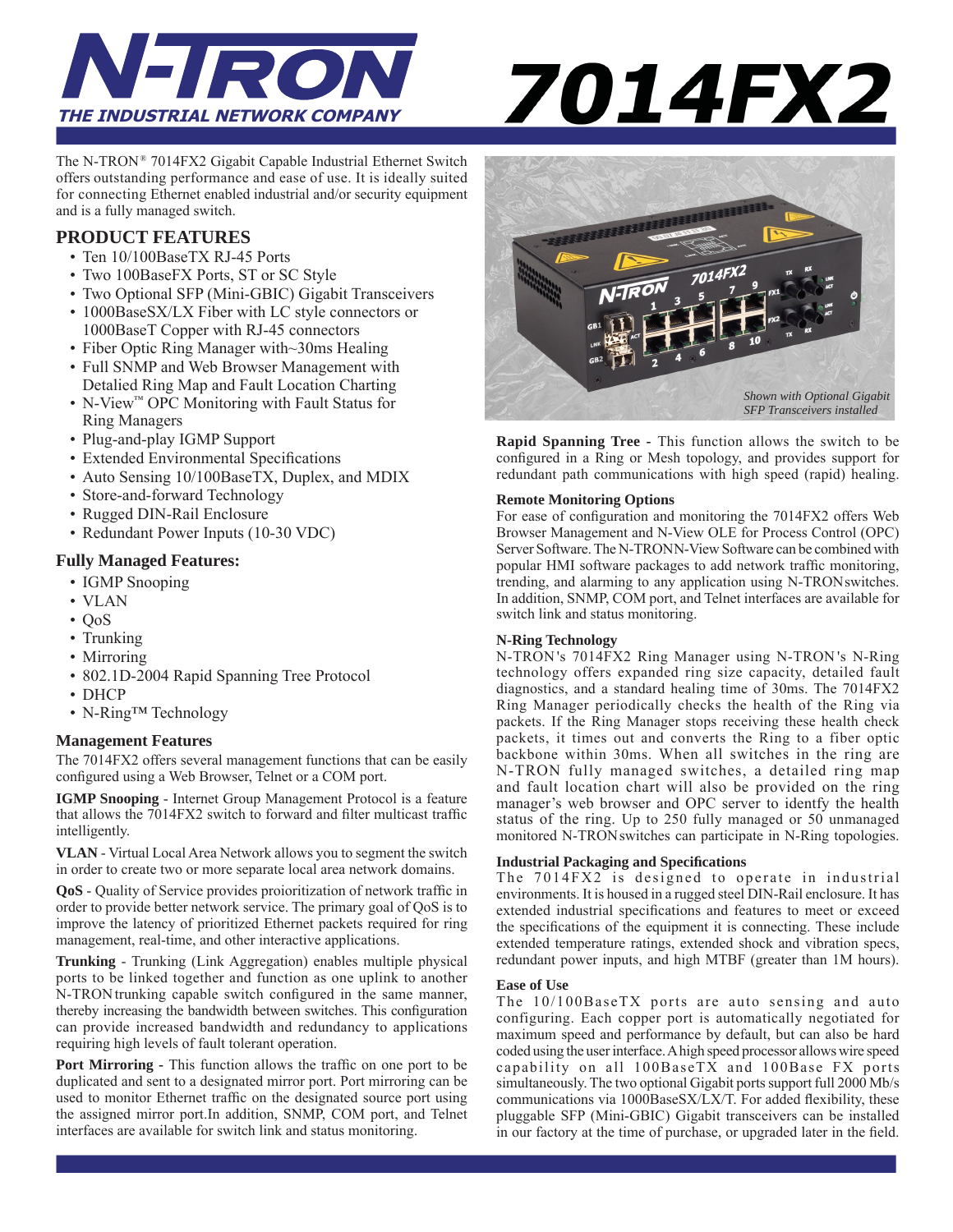

# QUALITY MANAGEMENT SYSTEM **CERTIFIED BY DNV**

= ISO 9001:2008 **=** 

# **7014FX2 Specifi cations**

#### **Switch Properties**

*Number of MAC Addresses:* 4,096 Aging Time: Programmable *Latency Typical:* 2.9 μs *Switching Method*: Store-and-Forward

#### **Case Dimensions**

| Height:         | 2.5"      | (6.4cm)          |
|-----------------|-----------|------------------|
| Width:          | 7.4"      | (18.8cm)         |
| Depth:          | 4.2"      | (10.7cm)         |
| Weight (max):   | $2.1$ lbs | (1kq)            |
| DIN-Rail Mount: |           | 35 <sub>mm</sub> |

#### **Electrical**

*Redundant Input Voltage:* 10-30 VDC *Input Current (max):* 1.0A@24V *Inrush @ 24V:* 12.6 Amp for 0.05ms *N-TRON Power Supply:* NTPS-24-1.3 (1.3 Amp@24V)

#### **Environmental**

*Operating Temperature:* **Storage Temperature:** *Operating Humidity:* 10% to 95%

C to 70 $\mathrm{^{\circ}C}$ C to 85 $\mathrm{^{\circ}C}$  (Non Condensing) *Operating Altitude:* 0 to 10,000 ft.

# **Shock and Vibration (bulkhead mounted)**

*Shock:* 200g @ 10ms

*Vibration/Seismic:* 50g, 5-200Hz, Triaxial

**Reliability** *MTBF:* >1 Million Hours

# **Network Media**

*10BaseT:* >Cat3 Cable *100BaseTX:* >Cat5 Cable *1000BaseT:* >Cat5e Cable *100BaseFX, 1000BaseSX Multimode:* 50-62.5/125μm *100BaseFXE, 1000BaseLX Singlemode:* 7-10/125μm

# **Fiber Transceiver Characteristics**

| <b>Fiber Length</b>       | $2km*$   | $15km**$ | $40km**$ | $80 km**$ |
|---------------------------|----------|----------|----------|-----------|
| <b>TX Power Min</b>       | $-19dBm$ | -15dBm   | -5dBm    | -5dBm     |
| <b>RX Sensitivity Max</b> | $-31dBm$ | $-31dBm$ | $-34dBm$ | $-34dBm$  |
| Wavelength                | 1310nm   | 1310nm   | 1310nm   | 1550nm    |

\* Multimode Fiber Optic Cable \*\* Singlemode Fiber Optic Cable

# **SFP Gigabit Fiber Transceiver Characteristics**

| Fiber Length              | 550m for 50/125µm<br>275m @62.5/125µm | $10km**$      | $40km**$ | $80 km**$ |
|---------------------------|---------------------------------------|---------------|----------|-----------|
| <b>TX Power Min</b>       | $-9.5$ d $Bm$                         | $-9.5$ d $Bm$ | -2dBm    | 0dBm      |
| <b>RX Sensitivity Max</b> | $-17dBm$                              | $-20dBm$      | $-22dBm$ | $-24dBm$  |
| Wavelength                | 850nm                                 | 1310nm        | 1310nm   | 1550nm    |
| <b>Assumed Fiber Loss</b> | 3.5 to 3.75 dB/km                     | .45dB/km      | .35dB/km | .25dB/km  |

 \* SX Fiber Optic Cable \*\* LX Fiber Optic Cable

#### **Connectors**

| 10/100BaseTX: | Ten (10) RJ-45 Copper Ports                               |
|---------------|-----------------------------------------------------------|
| 100BaseFX:    | Two (2) SC or ST Fiber Duplex                             |
| Ports         |                                                           |
| 1000BaseT:    | Up to Two (2) RJ-45 Gigabit Copper                        |
| Ports         |                                                           |
| 1000BaseSX:   | Up to Two (2) LC Duplex Gigabit<br>Fiber Ports (optional) |

## **Recommended Wiring Clearance**

| Front: | 4" | (10.16cm) |
|--------|----|-----------|
| Side:  | 1" | (2.54cm)  |
|        |    |           |

#### **Regulatory Approvals**

*FCC Title 47, Part 15, Subpart B - Class A CE: EN61000-6-2,4, EN55011, EN61000-4-2,3,4,5,6 UL Listed ANSI/ISA-12.12.01-2000 (US and Canada) CLASS I, DIV 2, Groups A,B,C,D,T4* **GOST-R Certified, RoHS Compliant** 

#### **Designed to comply with:**

*IEEE 1613 for Electric Utility Substations,* and NEMA TS1/TS2 for Traffic Control



Electrical Supply Distributor